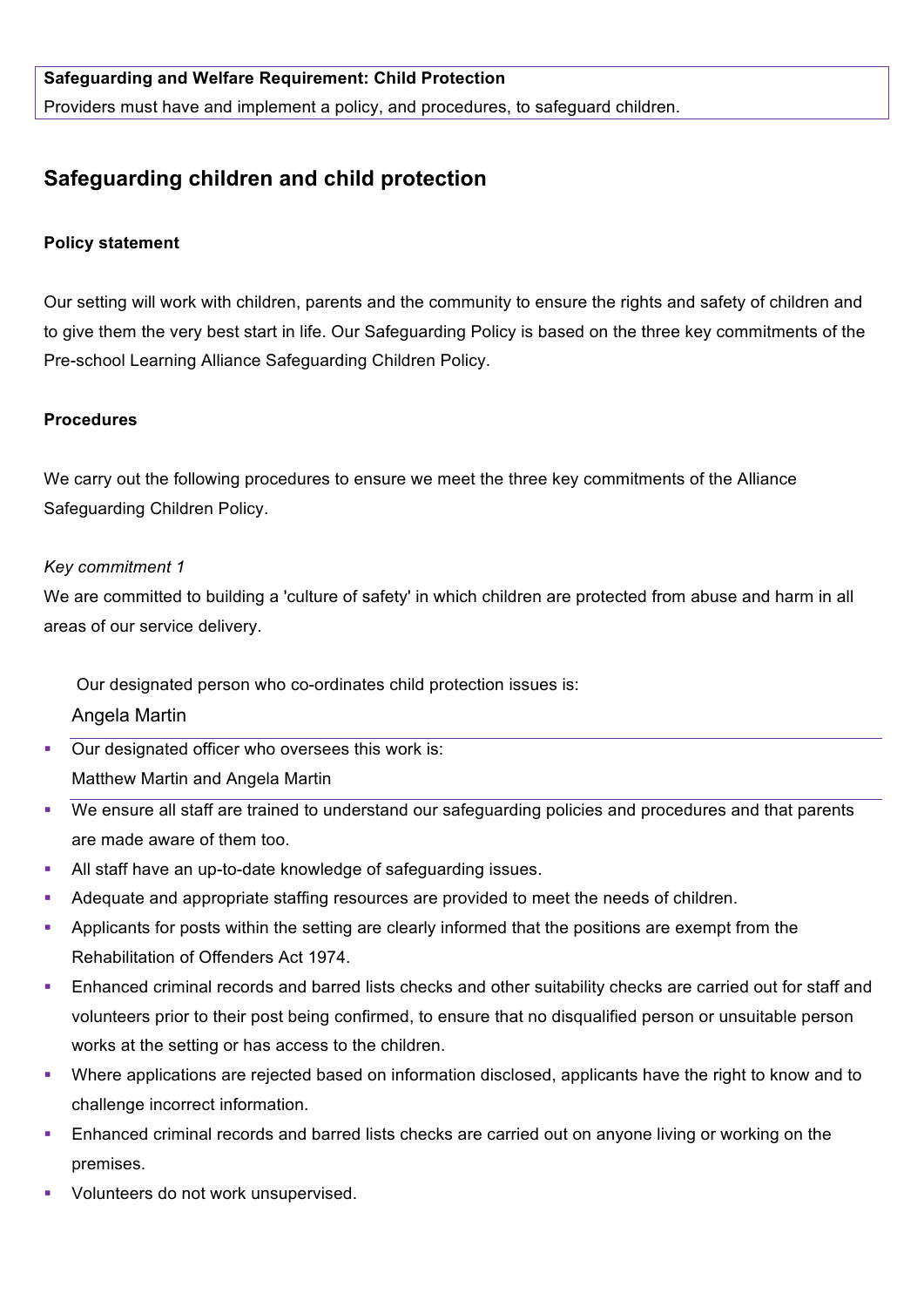- Information is recorded about staff qualifications, and the identity checks and vetting processes that have been completed including:
	- **-** the criminal records disclosure reference number;
	- **-** the date the disclosure was obtained; and
	- **-** details of who obtained it.
- All staff and volunteers are informed that they are expected to disclose any convictions, cautions, court orders or reprimands and warnings which may affect their suitability to work with children (whether received before or during their employment with us).
- We notify the Disclosure and Barring Service of any person who is dismissed from our employment, or resigns in circumstances that would otherwise have led to dismissal for reasons of a child protection concern.
- **•** Procedures are in place to record the details of visitors to the setting.
- Security steps are taken to ensure that we have control over who comes into the setting so that no unauthorised person has unsupervised access to the children.
- Steps are taken to ensure children are not photographed or filmed on video for any other purpose than to record their development or their participation in events organised by us. Parents sign a consent form and have access to records holding visual images of their child.

#### *Key commitment 2*

We are committed to responding promptly and appropriately to all incidents or concerns of abuse that may occur and to work with statutory agencies in accordance with the procedures that are set down in 'What to do if you're worried a child is being abused' (HMG 2006).

#### *Responding to suspicions of abuse*

- § We acknowledge that abuse of children can take different forms physical, emotional, and sexual, as well as neglect.
- When children are suffering from physical, sexual or emotional abuse, or experiencing neglect, this may be demonstrated through:
	- **-** significant changes in their behaviour;
	- **-** deterioration in their general well-being;
	- **-** their comments which may give cause for concern, or the things they say (direct or indirect
	- **-** disclosure);
	- **-** changes in their appearance, their behaviour, or their play;
	- **-** unexplained bruising, marks or signs of possible abuse or neglect; and
	- **-** any reason to suspect neglect or abuse outside the setting.
- We take into account factors affecting parental capacity, such as social exclusion, domestic violence, parent's drug or alcohol abuse, mental or physical illness or parent's learning disability.
- § We are aware of other factors that affect children's vulnerability such as, abuse of disabled children; fabricated or induced illness; child abuse linked to beliefs in spirit possession; sexual exploitation of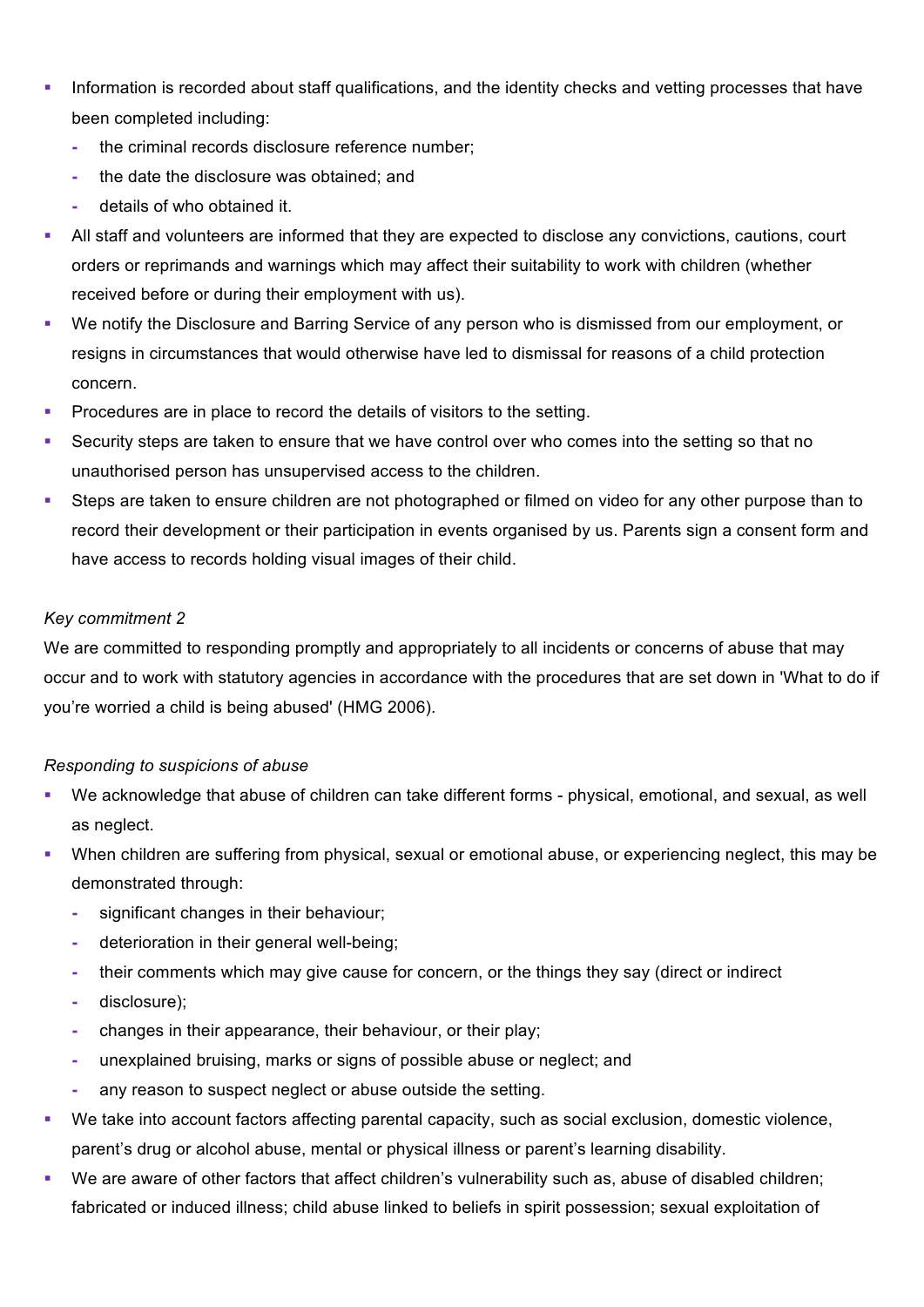children, such as through internet abuse; and Female Genital Mutilation; that may affect, or may have affected, children and young people using our provision.

- We also make ourselves aware that some children and young people are affected by gang activity, by complex, multiple or organised abuse, through forced marriage or honour based violence or may be victims of child trafficking. While this may be less likely to affect young children in our care, we may become aware of any of these factors affecting older children and young people who we may come into contact with.
- Where we believe that a child in our care or that is known to us may be affected by any of these factors we follow the procedures below for reporting child protection concerns.
- Where such evidence is apparent, the child's key person makes a dated record of the details of the concern and discusses what to do with the member of staff who is acting as the 'designated person'. The information is stored on the child's personal file.
- § We refer concerns to the local authority children's social care department and co-operate fully in any subsequent investigation. NB In some cases this may mean the police or another agency identified by the Local Safeguarding Children Board.
- We take care not to influence the outcome either through the way we speak to children or by asking questions of children.
- We take account of the need to protect young people aged 16-19 as defined by the Children Act 1989. This may include students or school children on work placement, young employees or young parents. Where abuse is suspected we follow the procedure for reporting any other child protection concerns. The views of the young person will always be taken into account, but the setting may override the young person's refusal to consent to share information if it feels that it is necessary to prevent a crime from being committed or intervene where one may have been, or to prevent harm to a child or adult. Sharing confidential information without consent is done only where not sharing it could be worse than the outcome of having shared it.
- We are aware of our responsibilities under "The Prevent Duty" under section 26 of the counter-terrorism and security act 2015 and have "due regard to the need to prevent people from being drawn into terrorism".

#### *Recording suspicions of abuse and disclosures*

- Where a child makes comments to a member of staff that give cause for concern (disclosure), or a member of staff observes signs or signals that give cause for concern, such as significant changes in behaviour; deterioration in general well-being; unexplained bruising, marks or signs of possible abuse or neglect; that member of staff:
	- **-** listens to the child, offers reassurance and gives assurance that she or he will take action;
	- **-** does not question the child;
	- **-** makes a written record that forms an objective record of the observation or disclosure that includes: the date and time of the observation or the disclosure; the exact words spoken by the child as far as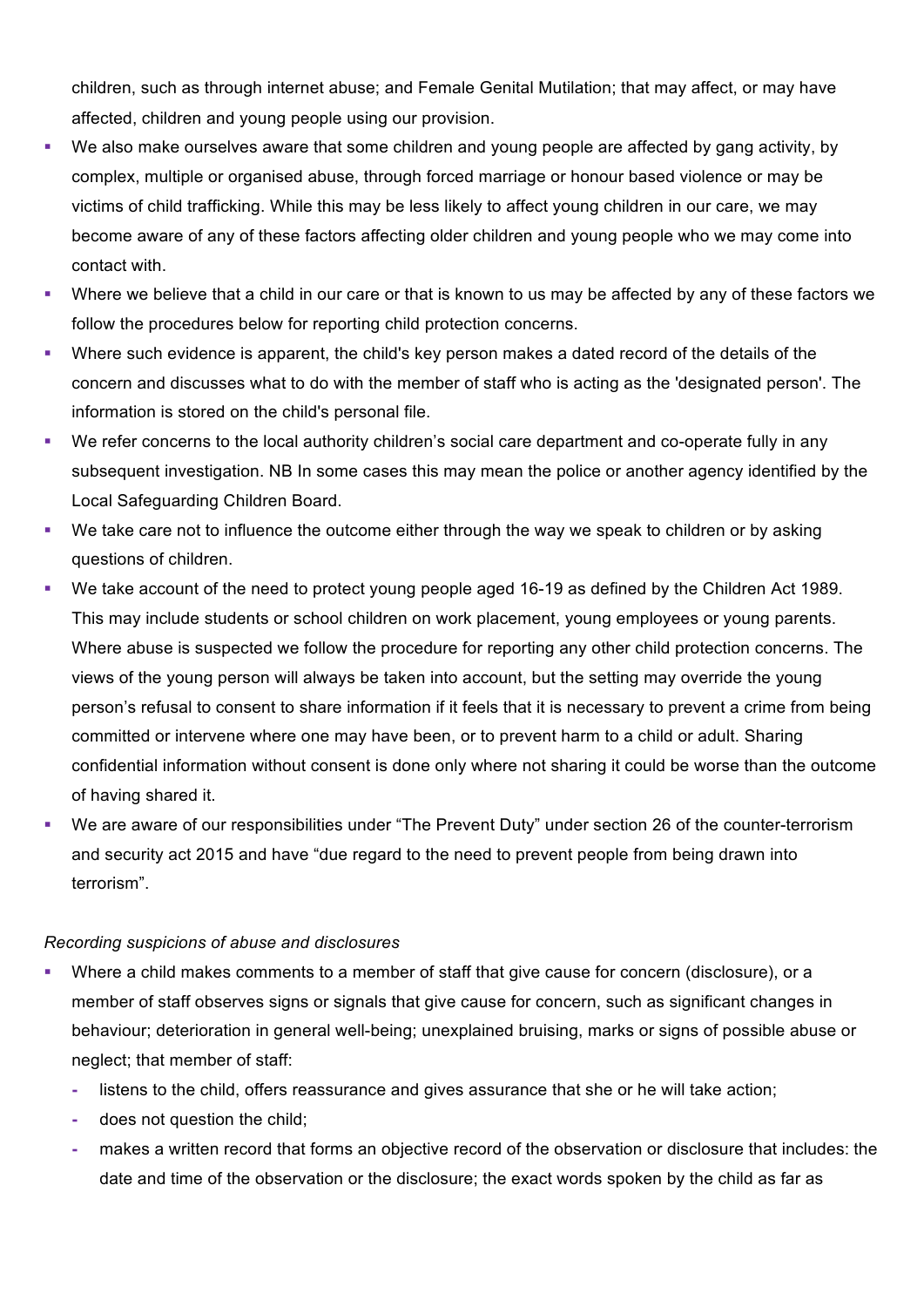possible; the name of the person to whom the concern was reported, with the date and time; and the names of any other person present at the time.

- These records are signed and dated and kept in the child's personal file, which is kept securely and confidentially.
- The member of staff acting as the 'designated person' is informed of the issue at the earliest opportunity.
- Where the Local Safeguarding Children Board stipulates the process for recording and sharing concerns, we include those procedures alongside this procedure and follow the steps set down by the Local Safeguarding Children Board.

#### *Making a referral to the local authority children's social care team*

*We follow the procedure set out by Hampshire Council, and record the information shared. Hants direct/Children's Reception Team (Children's services department): 0300 555 1384 Out of hours: 01329 225379*

# *Children's Social Care Professional Helpline: 01329 225379 or csprofessional@hants.gov.uk*

# *Informing parents*

- § Parents are normally the first point of contact. Concerns are discussed with parents to gain their view of events, unless it is felt that this may put the child in greater danger.
- § Parents are informed when we make a record of concerns in their child's file and that we also make a note of any discussion we have with them regarding a concern.
- If a suspicion of abuse warrants referral to social care, parents are informed at the same time that the referral will be made, except where the guidance of the Local Safeguarding Children Board does not allow this, for example, where it is believed that the child may be placed in greater danger.
- This will usually be the case where the parent is the likely abuser. In these cases the social workers will inform parents.

# *Liaison with other agencies*

- We work within the Local Safeguarding Children Board guidelines.
- The current version of 'What to do if you're worried a child is being abused' available for parents and staff and all staff are familiar with what they need to do if they have concerns.
- We have procedures for contacting the local authority regarding child protection issues, including maintaining a list of names, addresses and telephone numbers of social workers, to ensure that it is easy, in any emergency, for the setting and children's social care to work well together.
- We notify Ofsted of any incident or accident and any changes in our arrangements which may affect the well-being of children or where an allegation of abuse is made against a member of staff (whether the allegations relate to harm or abuse committed on our premises or elsewhere). Notifications to Ofsted are made as soon as is reasonably practicable, but at the latest within 14 days of the allegations being made.
- Contact details for the local National Society for the Prevention of Cruelty to Children (NSPCC) are also kept.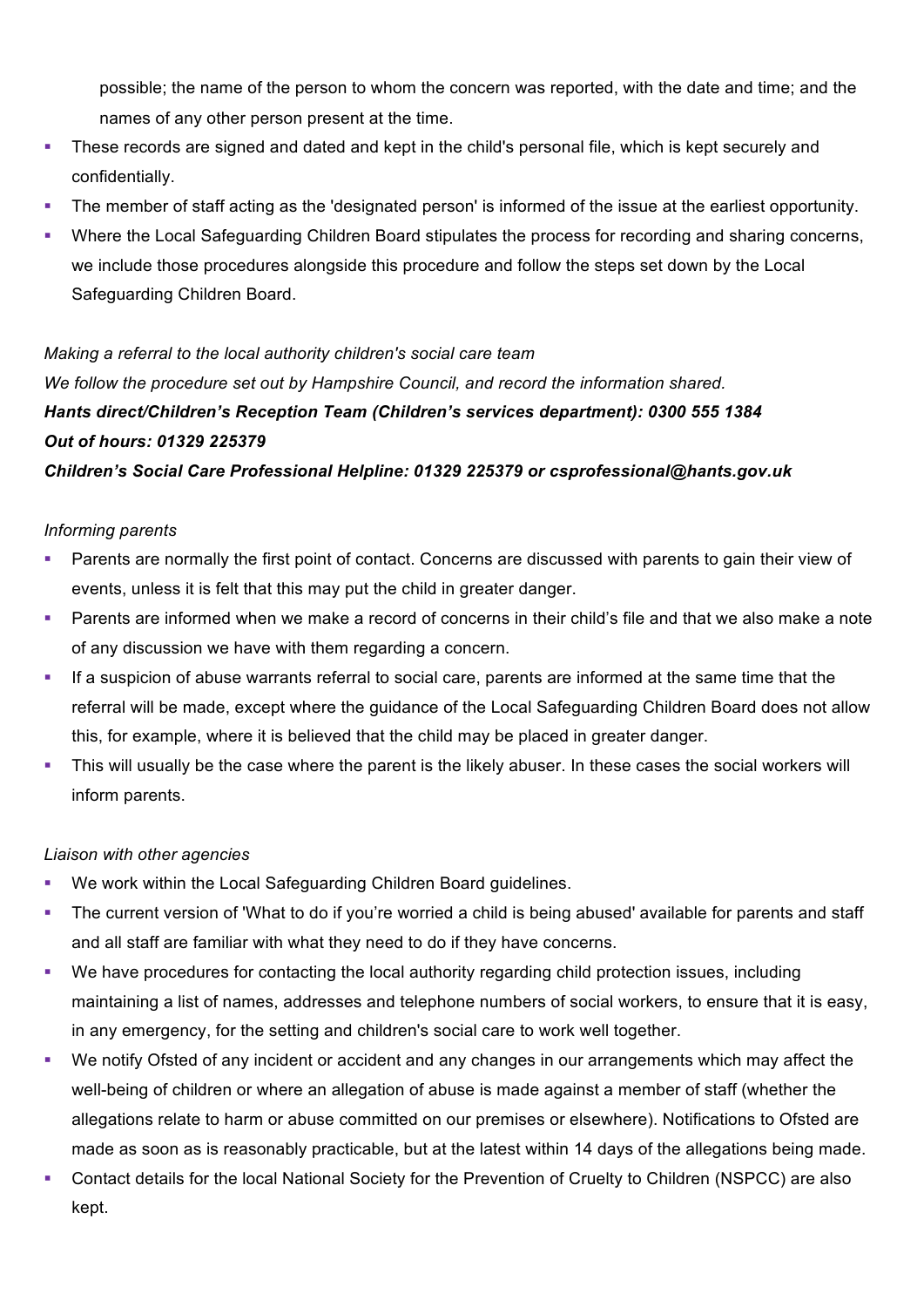#### *Allegations against staff*

- We ensure that all parents know how to complain about the behaviour or actions of staff or volunteers within the setting, or anyone living or working on the premises occupied by the setting, which may include an allegation of abuse.
- We respond to any inappropriate behaviour displayed by members of staff, volunteer or any other person living or working on the premises, which includes:
	- **-** inappropriate sexual comments;
	- **-** excessive one-to-one attention beyond the requirements of their usual role and responsibilities, or inappropriate sharing of images.
- We follow the guidance of the Local Safeguarding Children Board when responding to any complaint that a member of staff or volunteer within the setting, or anyone living or working on the premises occupied by the setting, has abused a child.
- We respond to any disclosure by children or staff that abuse by a member of staff or volunteer within the setting, or anyone living or working on the premises occupied by the setting, may have taken, or is taking place, by first recording the details of any such alleged incident.
- § We refer any such complaint immediately to the Local Authority Designated Officer (LADO) to investigate: *Mark Blackwell: 01962 876364 or child.protection@hants.gov.uk*
- We also report any such alleged incident to Ofsted, as well as what measures we have taken. We are aware that it is an offence not to do this.
- § We co-operate entirely with any investigation carried out by children's social care in conjunction with the police.
- Where the management team and children's social care agree it is appropriate in the circumstances, the member of staff or volunteer will be suspended for the duration of the investigation. This is not an indication of admission that the alleged incident has taken place, but is to protect the staff, as well as children and families throughout the process.

#### *Disciplinary action*

Where a member of staff or volunteer has been dismissed due to engaging in activities that caused concern for the safeguarding of children or vulnerable adults, we will notify the Disclosure and Barring Service of relevant information, so that individuals who pose a threat to children and vulnerable groups can be identified and barred from working with these groups.

#### *Key commitment 3*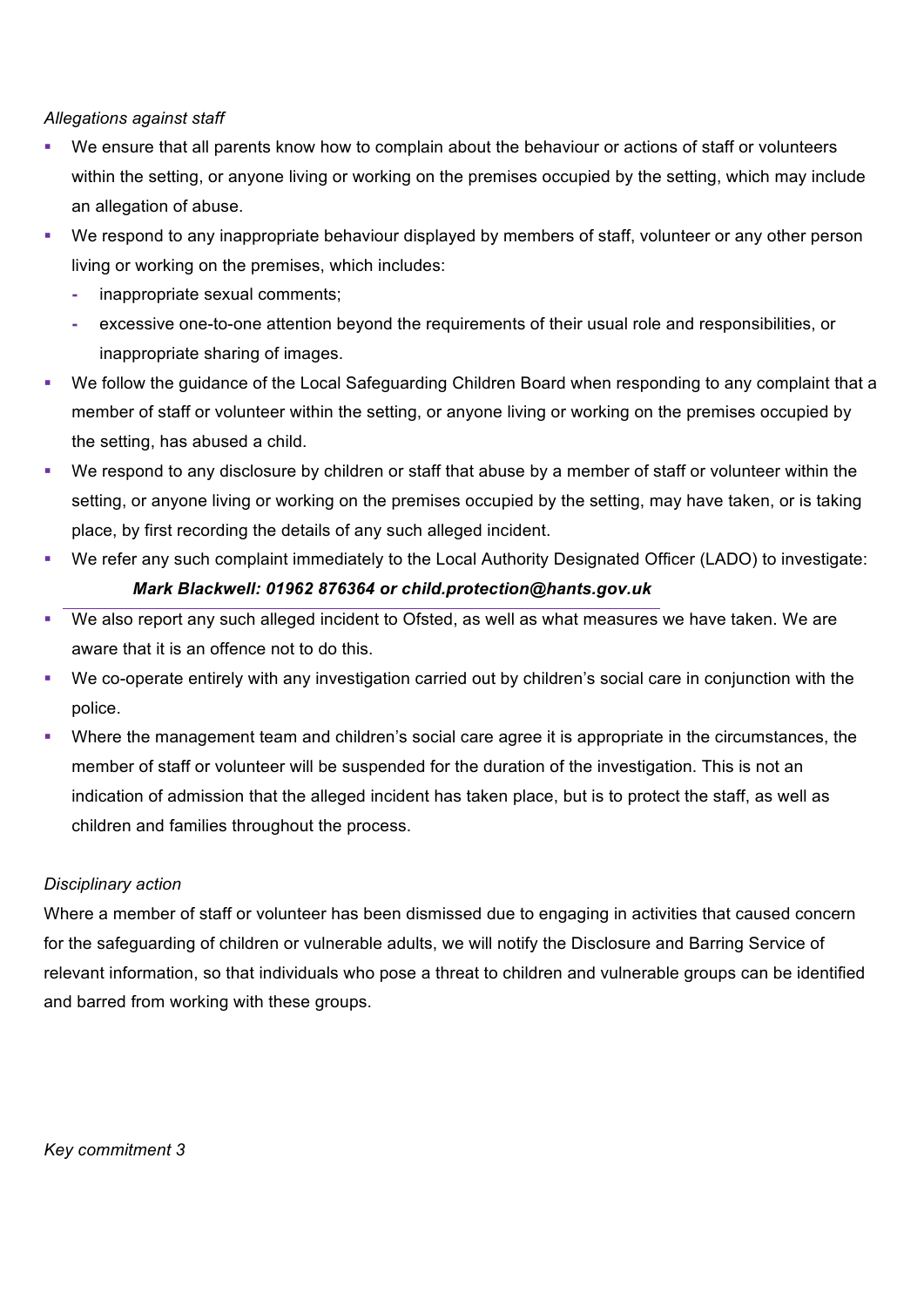We are committed to promoting awareness of child abuse issues throughout our training and learning programmes for adults. We are also committed to empowering young children, through our early childhood curriculum, promoting their right to be strong, resilient and listened to.

# *Training*

- Training opportunities are sought for all adults involved in the setting to ensure that they are able to recognise the signs and signals of possible physical abuse, emotional abuse, sexual abuse and neglect and that they are aware of the local authority guidelines for making referrals.
- Angela Martin has received training in accordance with that recommended by the Local Safeguarding Children Board.
- We ensure that all staff know the procedures for reporting and recording any concerns they may have about the provision.

# *Planning*

The layout of the rooms allows for constant supervision. No child is left alone with staff or volunteers in a one-to-one situation without being visible to others.

# *Curriculum*

- § We introduce key elements of keeping children safe into our programme to promote the personal, social and emotional development of all children, so that they may grow to be strong, resilient and listened to and so that they develop an understanding of why and how to keep safe.
- We create within the setting a culture of value and respect for individuals, having positive regard for children's heritage arising from their colour, ethnicity, languages spoken at home, cultural and social background.
- § We ensure that this is carried out in a way that is developmentally appropriate for the children.

# *Confidentiality*

• All suspicions and investigations are kept confidential and shared only with those who need to know. Any information is shared under the guidance of the Local Safeguarding Children Board.

# *Support to families*

- We believe in building trusting and supportive relationships with families, staff and volunteers.
- § We make clear to parents our role and responsibilities in relation to child protection, such as for the reporting of concerns, information sharing, monitoring of the child, and liaising at all times with the local children's social care team.
- We will continue to welcome the child and the family whilst investigations are being made in relation to any alleged abuse.
- We follow the Child Protection Plan as set by the child's social care worker in relation to the setting's designated role and tasks in supporting that child and their family, subsequent to any investigation.